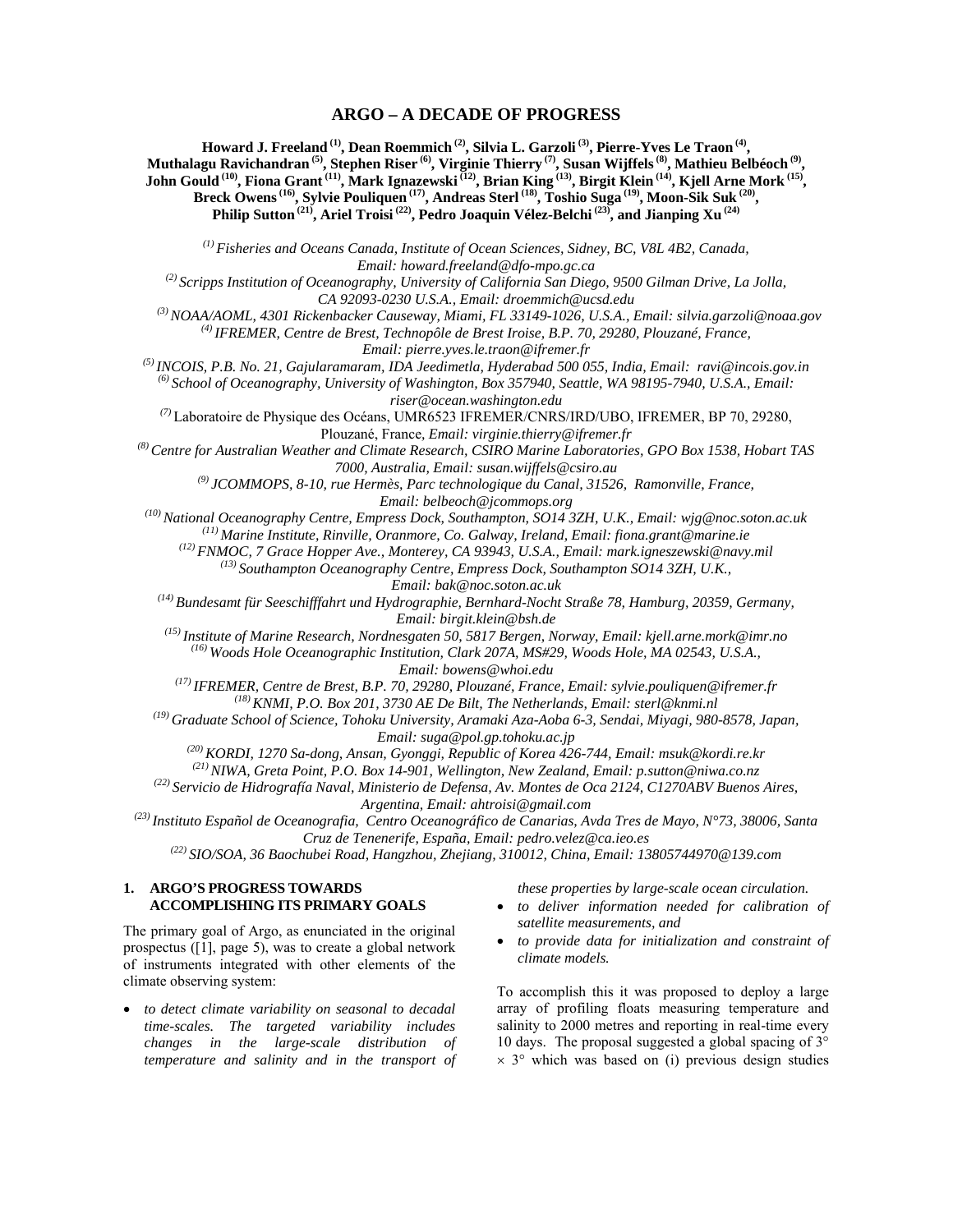from the global XBT networks, (ii) spatial statistics from satellite altimetry, and (iii) sampling experiments using WOCE hydrographic sections. The  $3^{\circ} \times 3^{\circ}$ network would yield a formal error of estimation for near surface temperature of less than 0.5°C, which was equivalent to an error in bimonthly surface heat fluxes of 15 W/m<sup>2</sup>. Such spacing required an array of  $3300$ instruments between 60°S and 60°N. The instruments were planned to sample every 10 days, a choice informed by a need for many independent samples on seasonal and longer time-scales, knowledge of ocean variability and the existence of a satellite altimeter already sampling at 10-day intervals. A decade later, how well have these initial objectives been met?



Normal" (2972) \*<br>Sreylisted (255) \* \* *Figure 1a. The global distribution of floats reporting on the Argo data system.* 



*Figure 1b. A comparison of the number of floats in 10° latitude bands showing the expected number (according to the 3°* × *3° plan) and the actual number reporting to the global data system.* 

It was clear from the outset that the target number of floats would be difficult to achieve. Strong international support for the program has been a key ingredient, with 24 nations now deploying instruments. As of February 2009 the Argo Information Centre reported 3325 active floats in the Argo array (Fig. 1a), but of these only 3171 were reporting "good" profile data. Moreover, floats at high latitudes or in heavily sampled marginal seas reduce the number directed at Argo's "core" program to about 2600. An examination of the distribution of these floats, Fig. 1b, shows that Argo has met, or exceeded, targets only at mid-latitudes in the northern hemisphere. There is a deficit of more than 500 floats in the southern hemisphere. This deficit should be corrected.

Argo's data management system was built around national data assembly centres (DACs) that receive data in near real-time and apply a set of standardized quality tests to all profiles. The DACs then forward the data to the Global Telecommunications System (GTS) for distribution and to two Argo Global Data Assembly Centres (GDACs), one in France and one in the US. The two GDACs synchronize their holdings and serve the complete Argo dataset to users via the Internet without restriction. About 90% of profiles are available via the GTS and Internet within 24 hours of acquisition. Argo has achieved its goals of open access and near real-time distribution. Argo has also established a formal process for enhancing the value of profiles through a delayed-mode quality control (DMQC) system that includes expert examination of all profiles. By February 2009, over 60% of profiles offered from the GDACs had been subjected to the DMQC process. A high priority is being given to eliminating the present DMQC backlog of about 100,000 profiles.

Argo data quality is an equally strong focus along with data coverage and timeliness. A decade ago, the longterm accuracy and stability of low-power CTDs in drifting instruments was not known. Initial targets were set of 0.01°C in temperature and 0.02 psu in salinity relative to deepest measurements from a profile. While these targets have been met and surpassed (in salinity), more work is needed to minimize systematic errors. The accuracy of temperature versus pressure measurements is limited by accuracy in pressure. Systematic error of even 1 dbar can be a concern for detecting slow global change signals. High quality shipboard CTD transects provide the standard for assessing data quality in profiling floats. Much work is yet to be done in assembling available shipboard datasets and analyzing them jointly with Argo to identify and correct systematic errors. The Argo user community will need to be educated, that best-quality data is a multi-year endeavour.

In addition to the data management system, there was a need to track float deployments and positions, and for that purpose a final element of Argo's infrastructure, the Argo Information Centre (AIC), was established. The AIC carries out formal notifications of float deployments as mandated by the Intergovernmental Oceanographic Commission of UNESCO. It further provides a public distribution of deployment plans for information and coordination, tracks and distributes a wide range of statistical data concerning the array, serves as a clearinghouse for documents, and facilitates communications among Argo partners and with the Argo user community.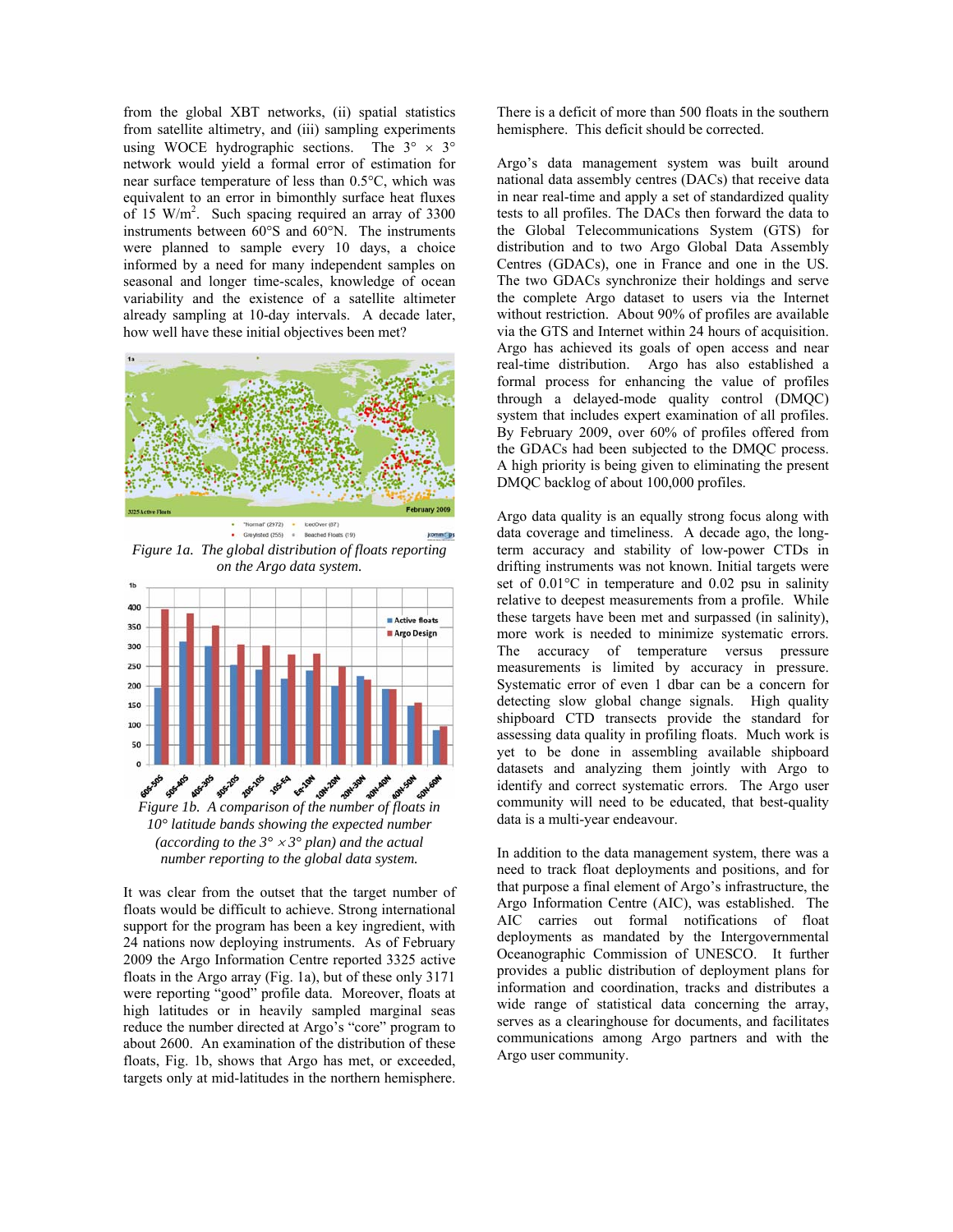When Argo was planned the information available to guide the initial design was limited. Now that Argo has completed five years with global coverage, a review is needed to see how well Argo's original design is serving the many applications of the global dataset, and whether adjustments to that design are needed to increase the value of the program. The present (OceanObs'09) process will not complete this review but it is a major step. With this in mind, Section 2 of the present work examines the relationship of Argo to other elements of the ocean observing system for climate. This is to emphasize the integrated nature of the observing system and that its value derives from the whole rather than the parts. Section 3 focuses on analysis of global change signals seen in Argo and historical datasets, including temperature and heat content, salinity and freshwater content, steric height in relation to total sea level, and ocean circulation. In addition to studies of global change, a wide range of basic oceanographic research is being carried out using Argo data, and this is briefly reviewed in Section 4. Section 5 addresses Argo use in ocean state estimation and forecasting. Already, Observing System Evaluation (OSEs) and Observing System Simulation Experiments (OSSEs) based on analysis systems (e.g. [2]) and on short-range ocean forecasting systems (e.g. [3], [4]) show the central role of Argo in constraining ocean analyses and forecasts. It is reported that both Argo and satellite altimetry are critical elements of the ocean observing system, and that Argo is essential to constrain biases in temperature and salinity fields. Finally Section 6 considers a number of potential extensions to the original Argo plan, including new sampling domains such as high latitudes and the deep ocean, enhancements in boundary currents and marginal seas, and new sensors to enable multi-disciplinary studies. Broad community input is sought to plan and prioritize these avenues for Argo's growth.

#### **2. SYNERGIES AND INTERDEPENDENCE OF ARGO AND OTHER OBSERVING SYSTEM ELEMENTS**

The Argo array was designed, and indeed its name was chosen, to emphasize its role as the subsurface ocean counterpart of the Jason series of satellite altimeters. Notwithstanding its key relationship with Jason, Argo has important relationships with all of the observing system elements.

## **2.1. Argo and Jason**

Altimeters, together with the sea level gauge network, provide accurate measurements of time-varying sea surface height (SSH) globally every 10 days. Over 3000 Argo floats are profiling every 10 days for a complementary global view of the subsurface oceans down to 2000 m depth. On seasonal and longer timescales, SSH is dominated by changes in subsurface density. Thus, by measuring temperature and salinity as a function of depth, Argo reveals not only how much of SSH variability is steric in origin, but also how the steric signal is distributed over depth and between temperature and salinity. In combining Argo and Jason, Argo benefits from Jason's superior space/time resolution and Jason gains from Argo's ability to see below the ocean surface. The combined observing system is finding climate-related basin-scale signals on interannual and decadal timescales, such as a 15-year spin-up of the South Pacific gyre described by [5]. On global scales, Argo and Jason, together with satellite gravity measurements, partition global sea level rise into its steric and mass-related components [6], [7], [8], [9] (also see Fig. 2).

### **2.2. Argo and the tropical moored arrays**

Argo extends the domain, resolution and capabilities of the tropical moored arrays, TAO/TRITON in the Pacific, PIRATA in the Atlantic, and RAMA in the Indian Ocean. The float array provides measurements to greater depth and higher latitude than the moorings, while providing enhanced spatial resolution in the equatorial domain plus measurements of salinity and mid-depth velocity. A substantial improvement in seasonal forecast skill due to Argo profile data has been demonstrated [10], even during the period prior to full deployment of the Argo array. The combination of Argo and moorings provides the high temporal resolution (moorings) needed for equatorial wave propagation and intra-seasonal variability plus the enhanced spatial coverage (Argo) for observing tropical variability at greater depth [11], and beyond the equatorial band and in all oceans [12]. Data from Argo and RAMA were used [13] to illustrate air-sea interaction contributing to the growth of the devastating 2008 tropical cyclone Nargis.

#### **2.3. Argo and air-sea flux measurements**

Argo provides estimates of both the storage and largescale transport of heat and freshwater. In combination with measurements of air–sea exchange, this closes the heat and freshwater budgets of the interior (large-scale) ocean [14], [15], [16]. Heat and water are fundamental elements of climate, and climate variability can be quantified by tracking heat and water as they are transported and stored by, and exchanged between, the atmosphere, oceans, land, and cryosphere. While Argo is a major step toward observing the ocean's role in the planetary heat and water budgets, the important contributions of boundary currents [17] in ocean heat transport and of the abyssal oceans in heat storage are not yet adequately observed.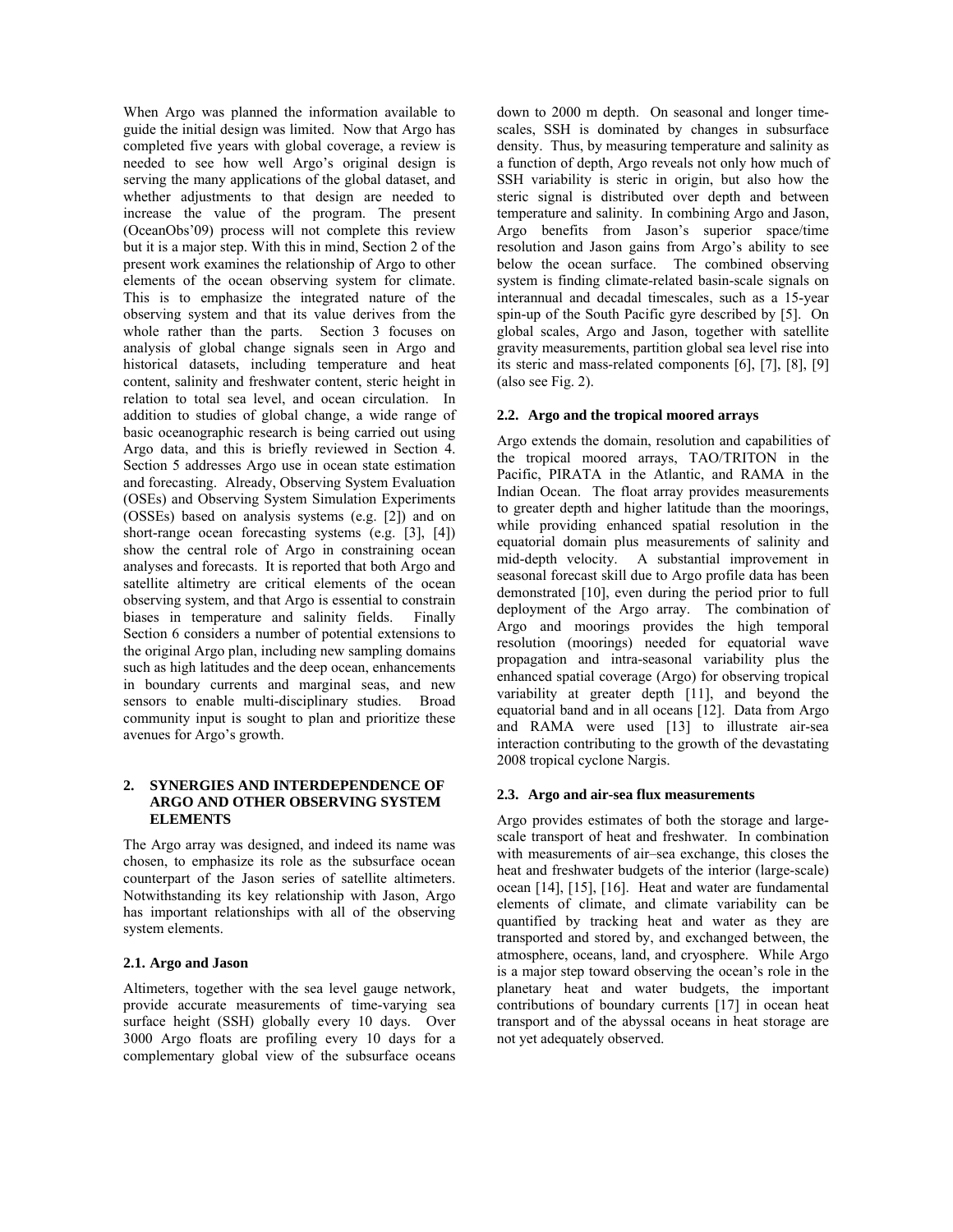### **2.4. Argo, repeat hydrography and high resolution XBT transects**

Argo is intrinsically a broad scale array with measurements to 2000 m. For boundary currents, fronts, and eddies finer resolution is required. One strategy is to use Argo to assess the interior ocean's storage of heat and freshwater in regions that are enclosed by repeat hydrographic or high resolution XBT transects. The high resolution transect data are required to estimate geostrophic velocity and transport, and hence heat and freshwater transport into the closed regions or across basin-spanning transects [18], [19]. A second means of combining these data is to use Argo to observe seasonal-to-interannual variability along decadally repeated hydrographic transects [20], [21]. Finally, repeat hydrography is needed for adjusting salinity drift [22] and for assessing the overall quality of Argo data. Since most Argo floats cannot be recovered for re-calibration, *in situ* assessment of data quality and detection of systematic errors are critical functions.

# **2.5. Argo and SST/SSS**

Satellites provide global views of sea surface temperature and, in future, sea surface salinity. These data require in situ measurements for calibration purposes, and for their interpretation. Argo can help satisfy both of these requirements. For understanding the evolution of the ocean's surface mixed layer, including air-sea interactions, one must observe not only sea surface properties, but also surface layer structure, including the thickness of the vertically-uniform temperature and salinity layers. Argo's observation of surface layer structure globally is a major contribution to studies of atmosphere-ocean interactions and Argo data are being used in many studies of ocean mixed layers (e.g. [14], [23], [24]) and barrier layers (e.g. [25], [26], [27], [28]).

Argo is not a stand-alone system. Indeed, it has major interdependencies with all of the satellite and *in situ* networks that make up the ocean observing system. But Argo occupies a special role in the system as the only global subsurface network. Arguably, without Argo the integrated global ocean observing system would not be global and could not be integrated.

## **3. DETECTION AND ANALYSIS OF CLIMATE CHANGE SIGNALS**

A key objective of Argo is to observe oceanic signals related to climate change. This includes regional and global changes in ocean temperature and heat content, salinity and freshwater content, the steric height of the sea surface in relation to total sea level, and large-scale ocean circulation. The global Argo dataset is not yet of sufficient duration to observe global change signals.

Seasonal and interannual variability dominate the present 5-year globally-averaged time-series (Fig. 2). Thus, analyses of decadal changes presently focus on comparison of Argo to sparse and sometimes inaccurate historical data. If the trends seen in these analyses continue through a sustained Argo era, they will begin to emerge above the level of interannual fluctuations after about 10 years of sampling. Argo's greatest contributions to observing the global oceans are still in the future, but its global span is clearly transforming the capability to observe climate-related changes.

Global coverage is essential, but for global change applications Argo data must also have high accuracy and minimal systematic errors. A highest priority for Argo is to continue work aimed at identifying and correcting pressure measurement errors, especially those with systematic impacts. High quality shipboard CTD transects are critical for assessing data quality in nearby profiling floats. Technology development aimed at more accurate and stable measurement of pressure is another promising avenue. Work on minimizing systematic errors in the Argo dataset is not yet completed, and the globally-averaged time series (Fig. 2), while illustrative, is not final.

# **3.1. Ocean temperature and heat content**

Over the past 50 years, the oceans have absorbed more than 80% of the total heat added to the air/sea/land/cryosphere climate system [29]. As the dominant reservoir for heat, the oceans are critical for measuring the radiation imbalance of the planet (in a time-integral sense), and the surface layer of the oceans plays the role of thermostat and heat source/sink for the lower atmosphere.

References [30] and [31] have recently estimated multidecadal upper ocean heat content using best-known corrections to systematic errors in expendable bathythermograph fall-rate [32]. For the upper 700 m, the increase in heat content was about  $16 \times 10^{22}$  J since 1961. This is consistent with the comparison by [33] of Argo data with the global temperature time-series of [29], finding a warming of the 0–2000 m ocean by 0.06°C since the (pre-XBT) early 1960's.

## **3.2. Ocean salinity and freshwater content**

Among the major societal impacts of climate change are those that could result from an increase in the global cycle of evaporation and rainfall caused by a warmer ocean surface layer. Changes in the patterns and magnitude of rainfall and storms affect nearly every facet of society, from agriculture and urban water supplies to disease and health, to housing, transportation and insurance impacts of severe weather. While the impacts are local and regional, the causes and patterns are global.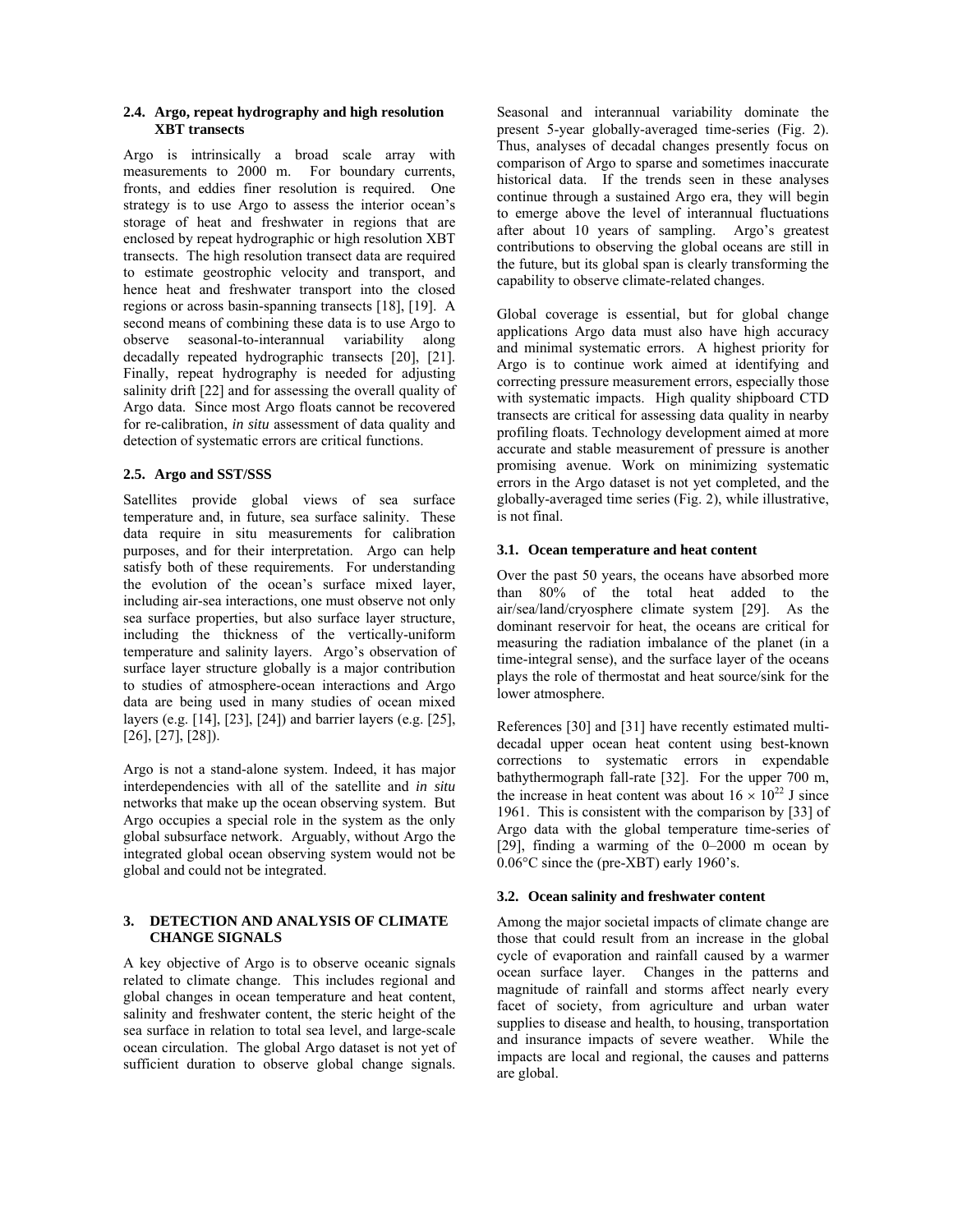Regionally, ocean salinity accumulates the imbalances of evaporation minus rainfall, becoming fresher or saltier where the balance tips in one direction or the other over time. As an integrating measurement made with high accuracy, freshwater content (salinity anomaly over a layer) is the most sensitive yardstick available for observing the global fingerprint of a changing hydrological cycle. A second application of salinity is to diagnose the global volume of ice. Melting of either floating ice or glaciers and ice sheets lowers ocean salinity.

Recent analyses of Argo data in relation to the historical record show an increase in salinity in evaporative midlatitude regions and a freshening at high latitudes and tropical convergence zones. This pattern may imply an increase in the global hydrological cycle by several percent [34], [35].

#### **3.3. Steric sea level**

As noted in Section 2.1, Argo provides the capability to understand sea level change by measuring its component due to subsurface temperature and salinity. The steric component is dominant over the mass component in regional sea level variability and on a global basis it accounts for about 1/3 of total sea level increase in the past half century [30]. Accurate projections of future sea level require an understanding of the causes of sea level change in the modern record.

#### **3.4. Ocean circulation**

The oceans are not only reservoirs for heat and water in the climate system. They are dynamically active, redistributing them by means of an ocean circulation that responds to changes in wind and thermohaline forcing. Argo presently observes only the interior upper-ocean circulation, so a complete observing system that includes boundary currents and deep measurements is essential in this regard. Argo contributions to estimating changes in gyre-scale circulation [5], the Antarctic Circumpolar Current [36], and the Atlantic meridional overturning circulation [21] are all discussed elsewhere in this paper.



*Figure 2. Time-series of globally-averaged temperature, 0–800 dbar, using data from [31] (black line) and from [33] (red line). The former uses all available data; the latter is Argo only. Both datasets are masked to a common domain for spatial averaging [33]. The middle and bottom panels show the respective time-series of temperature anomaly versus pressure, both relative to the Levitus et al. [31] climatology.*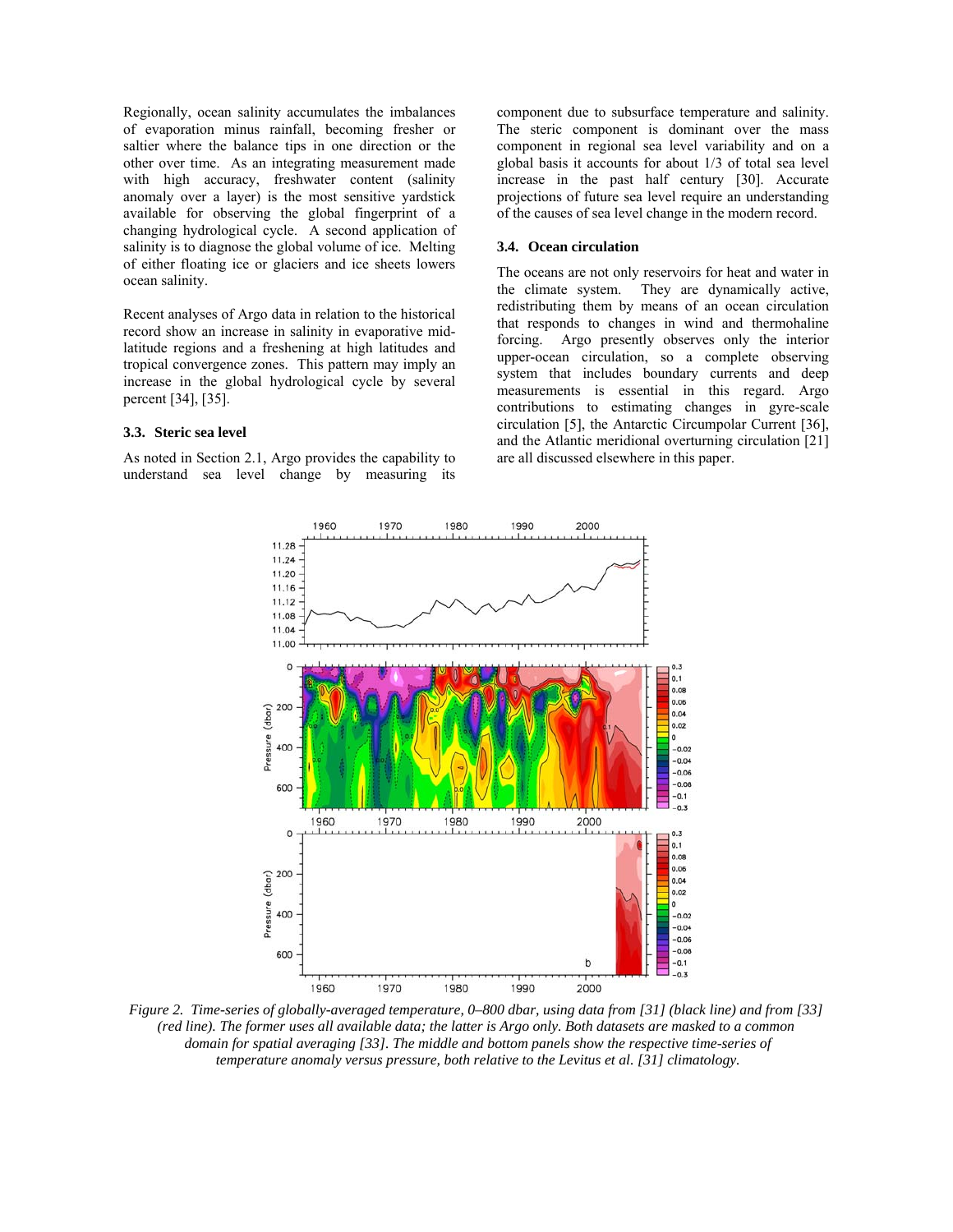## **4. OTHER RESEARCH ACHIEVEMENTS OF THE ARGO PROGRAM**

With over 3200 floats reporting and more than 10,000 profiles per month being delivered from the Argo array it should not be surprising that, beyond the primary foci reviewed in sections 3 and 5, this wealth of data is enabling new insights into the state of the oceans in all ocean basins. In the following we will touch only on some of the highlights. It is simply impossible to review all of the basic research applications of Argo.

A topic of persistent interest is the meridional overturning circulation. This circulation finds it origins in deep convection in the Labrador and Norwegian/Greenland Seas, which are the coldest and freshest basins of the North Atlantic. Reference [37] used Argo data to simulate a station in the central Labrador Sea (see Fig. 3). Using this technique they were able to monitor the onset and development of convection to depths exceeding 1600 m resulting in the voluminous production of Labrador Sea Water. This was a surprise after a decade of much less intense convection. The relation of the onset of convection in the Labrador Sea to atmospheric conditions is described by [38] and the implications of these surprising observations was reviewed by [39].

A transatlantic section at 24°N in the Atlantic Ocean has been occupied in 1957, 1981, 1992, 1998 and 2004. Using these data [40] suggested that the Atlantic meridional circulation had slowed by 30% over this period. This contrasts with the computations of [20] and [21] which used Argo data to create synthetic versions of this section. These have been analyzed using inverse theory and deep velocities estimated from Argo float trajectories [41] and suggest that the meridional overturning circulation has not changed significantly since 1957.

Argo is set clearly apart from previous studies by the global coverage and especially the effort made to sample the northern and southern hemispheres without bias. Figure 4 shows the distribution of floats in the Southern Ocean near the end of March 2009. This wealth of new data is allowing a thorough examination of the Southern Ocean and its variability for the first time. For example, it is possible to assess the mixedlayer heat budget in the Southern Ocean [14]. Reference [36] compared Argo temperature observations with spatially co-located profiles from the previous seventy years and identified multi-decadal warming trends. Reference [36] observes that although the data do not preclude the possibility that the Southern Ocean has warmed as a result of changes in heat fluxes, the trends suggest a poleward migration of the Antarctic Circumpolar Current. When Argo began it was limited to the area between 60°S to 60°N. Changes in technology now allow us to consider extending the range of Argo to higher latitudes (see [42]).



*Figure 3. Potential temperature and salinity in the central Labrador Sea showing the spectacular deep convection event in 2008.*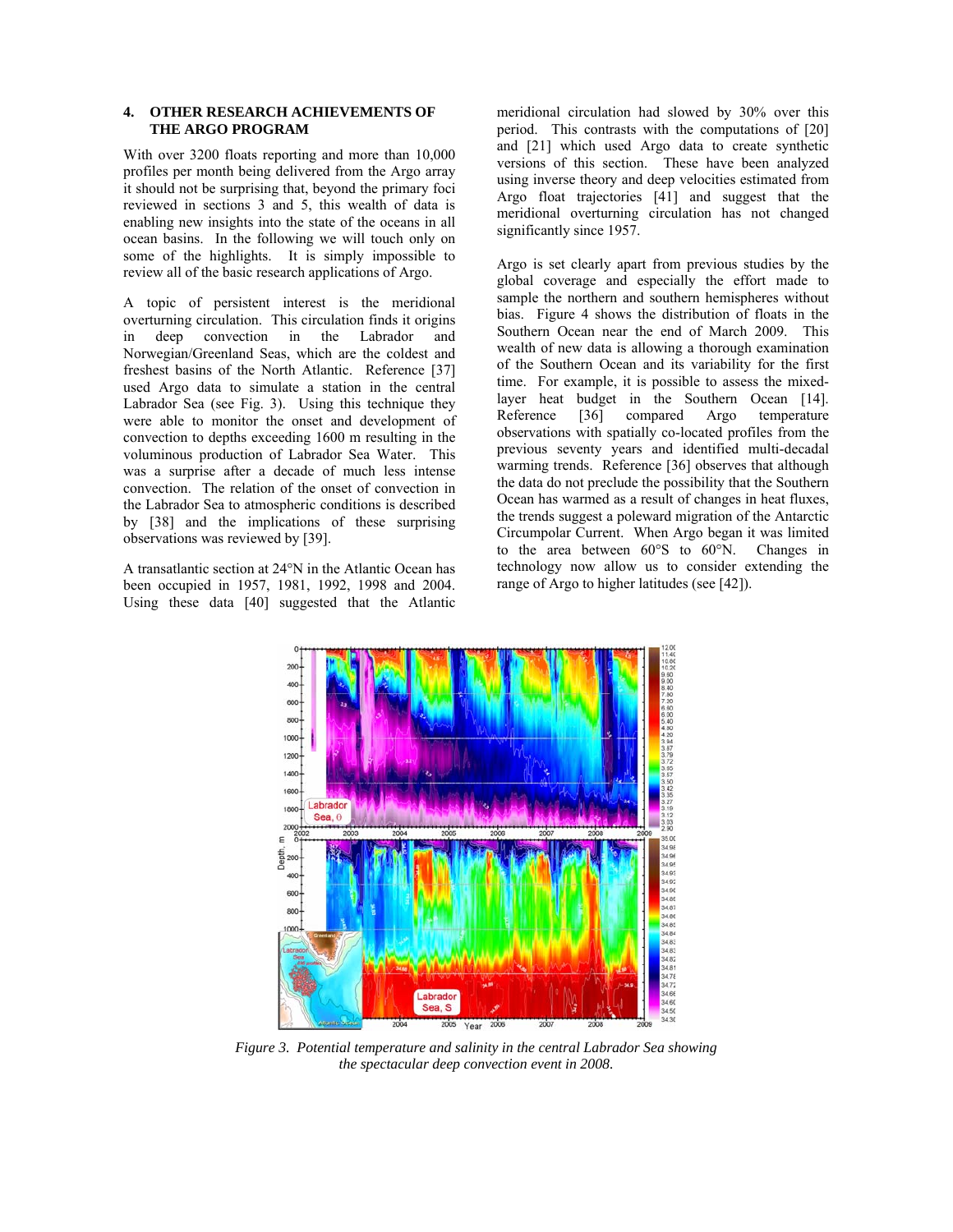

*Figure 4. The distribution of Argo floats in the Southern Ocean near the end of March 2009. Floats are at the locations of small dots, the tails represent the trajectory for the previous 80 days.* 

Similarly, Argo observations in the Indian Ocean are creating new insights from many different authors. Thus Argo enables a new understanding of the upper ocean variability of the Arabian Sea, such as summer cooling during contrasting monsoons [43], temporal variability of the core-depth of Arabian Sea High Salinity Water mass (ASHSW) and the origin of this water mass [44]. Additionally, Argo data have been used to examine buoyancy flux variations and their role in air sea interaction [45], identification of the lowsalinity plume off the Gulf of Khambhat, India [46], during the post-monsoon period, mixed layer variability of western Arabian Sea [47], and seasonal variability of the barrier layer [28]. The importance of upper ocean temperature and salinity structure during a cyclone was illustrated by [13]. Reference [25] used Argo profiles to reveal a pronounced westward propagation of subsurface warming in the southern tropical Indian Ocean associated with Rossby waves on the sloping thermocline. Using Argo and satellite observations, [48] found intense cooling of the sea surface at intraseasonal time scales in the southern tropical Indian Ocean during austral summer.

Within the Pacific Ocean Argo is allowing new views of water mass formation (e.g. [49]), properties of mesoscale eddies (e.g. [50]), and the response of the upper ocean to cyclone forcing [51]. Also it is in the Pacific where we find evidence of the impact of Argo observations on fisheries management. Changes in the latitude and strength of the bifurcation of the North Pacific Current have been monitored [52] and these in turn related to the large scale movement of plankton assemblages [53]. Argo data are also being used in the routine assessment and management of fisheries; [54] describe the use of Argo data in support of tuna fisheries

and [55] described the operational use of Argo profiles in support of mackerel fisheries. In the Gulf of Alaska Argo is now a standard tool for the annual assessments of the Gulf of Alaska in support of the fisheries [56].

The western boundary current extension regions have been observed by Argo in both the Atlantic and Pacific Oceans, but the Kuroshio Extension Region has had double the density of floats compared with the Gulf Stream Extension Region and the Argo plan. This occurred as a result of the intense Kuroshio Extension System Study (KESS). Reference [57] discuss observations of ocean-atmosphere interactions in western boundary current extensions, presenting a case for increased float density to the levels that resulted from float deployments in support of KESS. The primary object of such an increased density would be to map ocean atmosphere heat exchange over spatial scales of about 100 km.

Argo has become the dominant dataset of the modern era for basin-to-global scale physical oceanography. Over 100 research papers per year are now being published using Argo data (http://wwwargo.ucsd.edu/FrBibliography.html) covering a broad range of topics including water mass properties and formation, air–sea interaction, ocean circulation, mesoscale eddies, ocean dynamics, and seasonal-todecadal variability.

## **5. IMPACT OF ARGO IN OCEAN ANALYSIS AND FORECASTING SYSTEMS**

Over the past 10 years, GODAE has demonstrated the feasibility and utility of global ocean monitoring and forecasting and has made significant contributions to the development of global operational oceanography infrastructure [58]; see also GODAE final symposium proceedings available at http://www.godae.org/Invitedpapers.html. Global ocean analysis and forecasting systems are now routinely assimilating *in situ* and satellite data to provide integrated descriptions of the ocean state. Products and services have been progressively developed to serve a wide range of applications such as marine monitoring, weather forecasting, seasonal and climate prediction, ocean research, maritime safety and pollution forecasting, national security, the oil and gas industry, fisheries management and coastal and shelf-sea forecasting.

Operational oceanography critically depends on the near real time availability of high quality *in situ* and satellite data with sufficient space and time sampling and a global coverage. The pre-GODAE *in situ* ocean observing system was clearly inadequate for the global scope of GODAE. This led to the development of Argo as a joint CLIVAR and GODAE project. It provides data that are unparalleled in terms of quality and extent,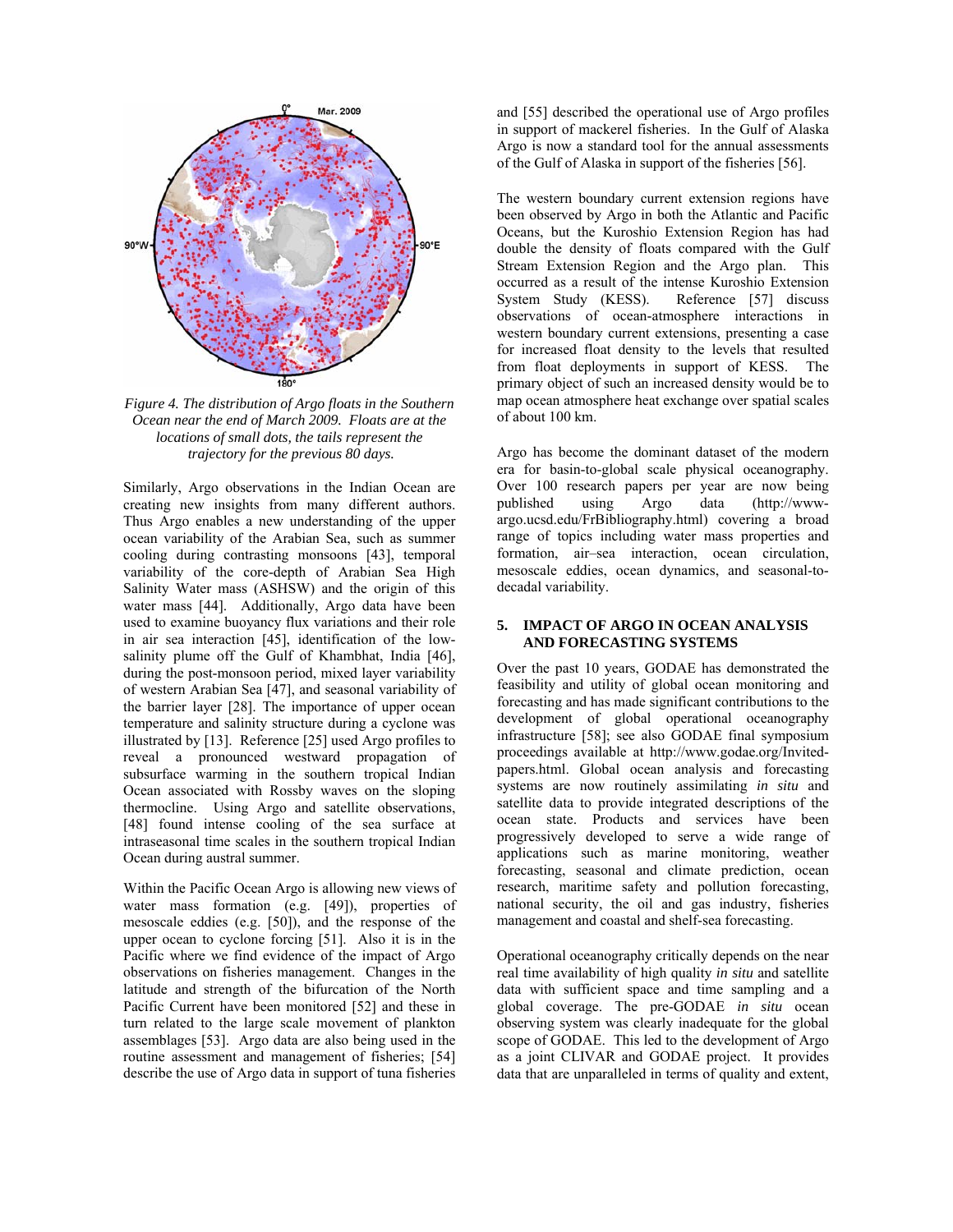particularly in relation to salinity and it has also revolutionized the way *in situ* data are processed, quality controlled and distributed to the research and operational communities.

Argo has had a major impact for GODAE and is now the single most important *in situ* observing system for operational oceanography. Most global and regional modeling and data assimilation systems are using Argo data. Argo is strongly complementary with satellite measurements (in particular satellite altimetry) to constrain models through data assimilation. Without Argo, data assimilation systems are insufficiently constrained and cannot serve several key applications (e.g. weather, seasonal and decadal forecasting, climate monitoring). While Argo data cannot resolve the mesoscale, they provide very useful statistics on the temperature and salinity vertical structure that are needed to assimilate altimeter and sea surface temperature data in high resolution (eddy resolving) models. Argo also provides outstanding data for model validation both at low (climate) and high (eddy resolving) resolutions. Thanks to Argo, it is now possible to assess regional model deficiencies and their time dependencies. Climatologies and the large scale temperature and salinity signals derived from Argo are also very useful for model validation.

There have been major improvements in data assimilation techniques to develop effective joint assimilation of Argo with altimetry and the other elements of the global ocean observing system. Most systems now assimilate temperature, salinity and sea level via multivariate schemes, imposing physical and dynamical constraints among different variables. As a result, Argo data now have a strong impact in most systems. Several studies have demonstrated the importance of Argo observations (see [59] for a review). These include several Observing System Evaluation (OSEs) and Observing System simulation Experiments (OSSEs) based on analysis systems (e.g. [2]) and on short-range ocean forecasting systems (e.g. [3], [4]). Without Argo data assimilation, large scale biases in temperature and salinity fields develop over time in most data assimilation systems. Salinity data are also very important as salinity fields are only very poorly constrained with the assimilation of altimeter and sea surface temperature data. In addition, salinity data are very useful to optimally project altimeter sea level increments in temperature, salinity and barotropic components.

Several attempts have also been carried out to analyze the impact of Argo data for seasonal forecasting. Seasonal forecasts produced with coupled oceanatmosphere models require real-time knowledge of the state of the global ocean. The assimilation of ocean data in the ocean initialization is required to improve seasonal forecast skill. Argo has a large impact on the ocean state initialization and a significant impact on the sea surface temperature forecasting skill (e.g. [60], [61]). There is also increasing interest in the use of decadal climate prediction to provide information enabling better adaptation to climate change. Idealized predictability studies carried out by the Met Office Hadley Centre suggest that current Argo temperature and salinity profiles potentially provide sufficient information to enable variations of the MOC to be predicted on decadal timescales. It is also noted that additional measurements below 2000 m would potentially increase the skill in predicting global patterns of ocean heat anomalies, especially at longer lead times.

During the new sustained phase of GODAE, so called GODAE OceanView, more effort will be invested in evaluation of the global ocean observing system. This is an area where international coordination and cooperation is a very high priority and calls for an active collaboration between Argo and GODAE OceanView communities. This is very much needed to guide the long term evolution of Argo. As of today, the main recommendations for the future of Argo from GODAE OceanView can be summarized as follows:

- 1. The first priority should be to sustain Argo as it is now. This is needed to consolidate the different components of Argo (float technology, float deployment, real time and delayed mode data systems). Improvements in the data system (e.g. new products such as deep velocities, new climatologies, improved QC) will benefit to data assimilation systems.
- 2. There are a few short-term minor improvements that should also be considered. Higher vertical sampling near the surface for both temperature and salinity would be highly beneficial for an improved synergy with satellite measurements. While this is almost straightforward for temperature, this is more difficult for salinity (see Section 6). An increased vertical sampling in the upper layers would also be useful for seasonal predictions. Improvement to data timeliness would also benefit some of the daily operational systems.
- 3. Sampling of marginal seas and high latitudes is also needed as most of operational oceanography systems cover these regions. There are key applications (e.g. coastal) that require, in particular, a sampling of marginal seas.
- 4. Deeper measurements will be needed to constrain the deep temperature and salinity fields for climate monitoring and long-term prediction.
- 5. There is also a need to move towards biogeochemical measurements. Dissolved oxygen would be very useful for validation of (and assimilation in) coupled physical-biological models.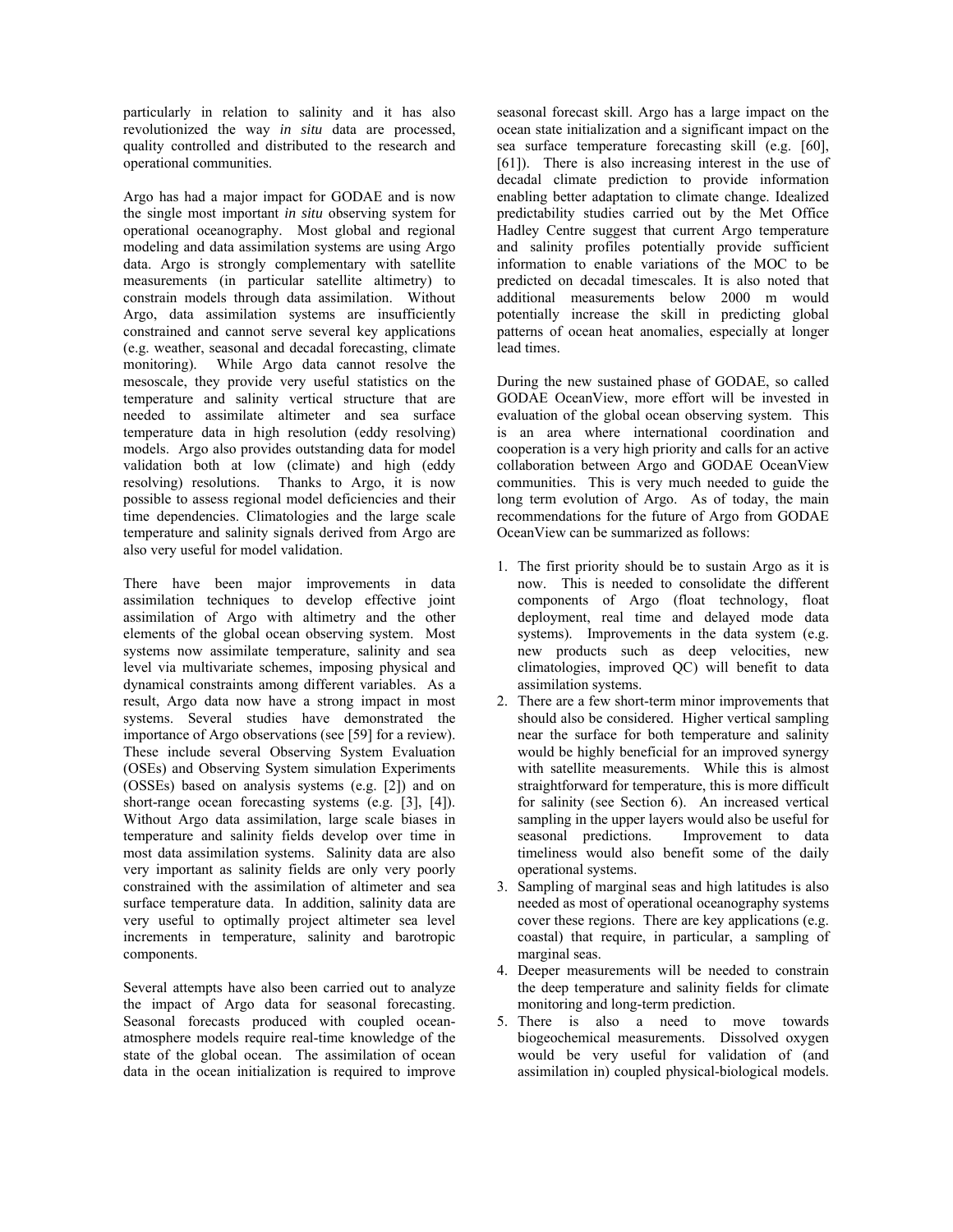This should be the first priority when technology and feasibility have been fully demonstrated. Chl-*a* measurements would also be very useful for coupled physical-biological models and to complement measurements from ocean colour satellites

Requirements for 4 and 5 should now be precisely defined. Design and feasibility studies (e.g. regional pilot projects) need to be carried out.

# **6. THE FUTURE EVOLUTION OF ARGO**

As the next decade of Argo begins, it is reasonable to revisit the core mission prescription and to assess any changes that should be made in order to improve the program and strengthen its contributions to other programs such as CLIVAR and GODAE. For example, it is suggested that Argo expand its sampling domain to include the seasonal ice zone, where climate signals are possibly large. While a decade ago this was not feasible, today it is possible to sample under the ice in winter, store the profiles, and transmit them during the summer months [62]. Recent multi-year tests employing such floats and Iridium communications have been carried out, with instrument mortality comparable to that in ice-free regions.

It is also suggested that Argo expand its coverage into marginal seas. This has already been done on an *ad hoc* basis by groups in some seas without direct Argo involvement [63]. Since faster cycling (5 days) may be desirable in these seas, and instrument losses will likely be higher than in the open ocean due to increased grounding, stranding, and fishing, having regional groups with targeted interests might be a more prudent approach to surveying marginal seas with profiling

floats than expanding the Argo core mission. Other potentially valuable regional enhancements include sampling in western boundary current extensions [57] for better observation of the large air-sea heat exchanges occurring there.

At present there are several promising new float designs under development. It is hoped that these floats will cost less and last longer than present models, allowing the possible expansion of Argo objectives without requiring increased resources. A common feature of these prototypes is the potential to sample deeper than 2000 m. There are a number of places where this would be desirable, such as in parts of the N. Atlantic, where the temperature/salinity relation at 2000 m is changing rapidly [64], making delayed-mode corrections difficult. Deeper measurements might also improve our ability to assess global sea level change [6] and other climaterelated signals extending below 2000 m. It is possible that new CTD technology will be required for deeper sampling, and the adequacy of the reference database for assessing deep data quality must be examined. Yet the idea of extending the Argo core mission to greater depths, at least by a small subset of the array, is attractive and worth pursuing.

The present generation of floats has potential capabilities that were not contemplated a decade ago. With minor changes in the way floats collect position data on the surface we should be able to greatly improve estimates of the deep drift velocity [65]. It is now possible for floats to measure sea surface temperature with the existing CTD unit (Figs. 5a and 5b), using very little additional energy; if this technology proves



*Figure 5. (a) Temperature and salinity profiles from UW float 5902077 from the subtropical S. Pacific. (b) Nearsurface temperature measured during the profile displayed in panel (a). The near-surface data in (b) were measured with the CTD pump turned off to avoid contamination of the conductivity cell. (c) Profiles of temperature, salinity and dissolved oxygen collected from UW float WMO 5901369 in the western tropical Indian Ocean.*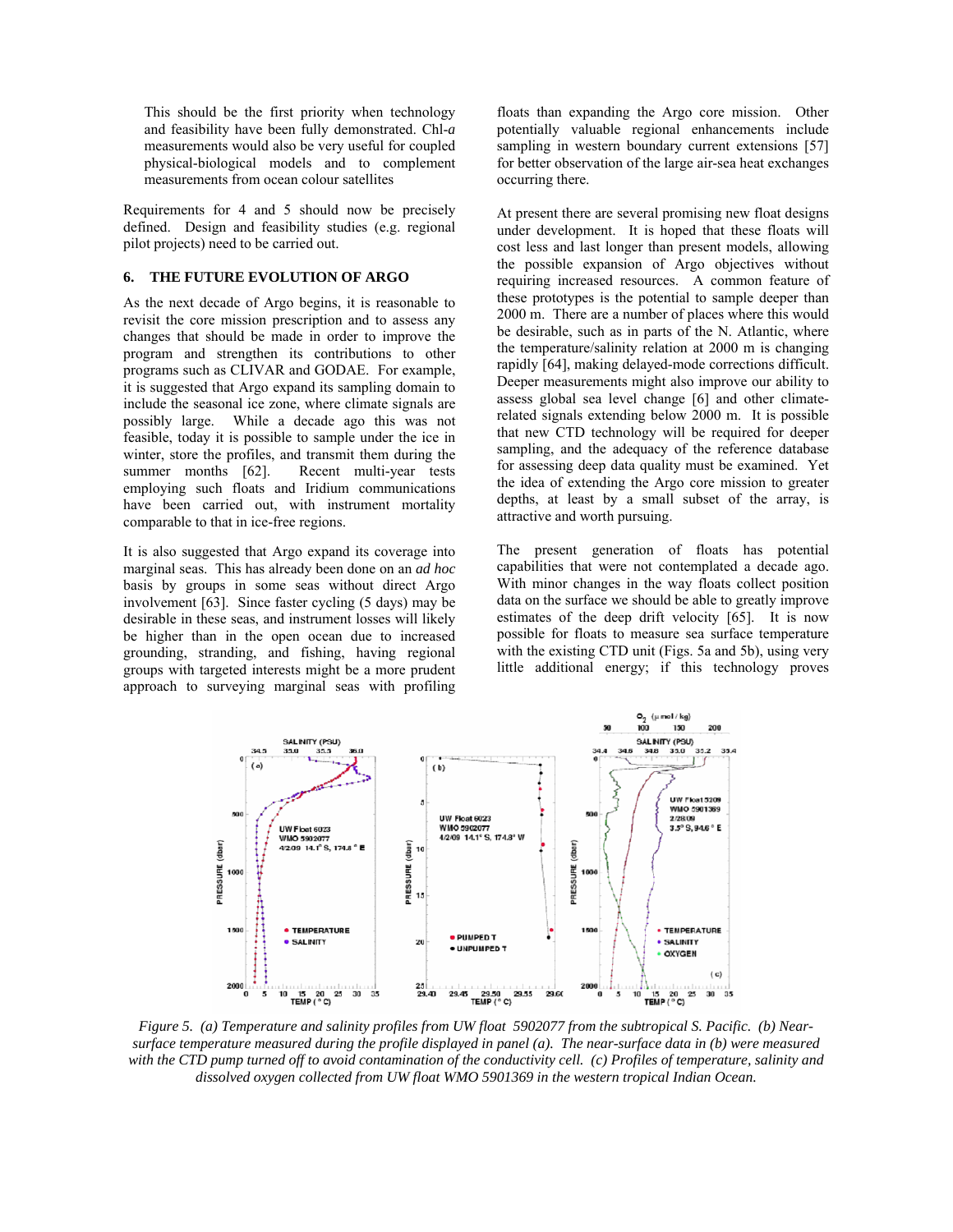reliable, it should be installed on all floats in the future. Over 200 floats have been deployed with oxygen sensors (Fig. 5c), resulting in new insights into the interaction of chemistry, physics, and biology [66]. As oxygen sensor technology continues to improve, it might be desirable for the Argo core mission to be expanded to include oxygen sensors on most floats. Other sensors that have been tested include chlorophyll [67], nitrate, wind, and rainfall [68]. These additions are exciting but may be prohibitively expensive, and the associated marginal energy costs will severely affect float lifetimes. While Argo should encourage the development of such sensors, careful consideration is needed of whether to deploy them as part of Argo or as separate ancillary arrays with different sampling characteristics. In conjunction with these advances, a parallel evolution the Argo data management system must occur in order to be able handle the everincreasing variety of measurements.

As Argo enters its second decade, its future evolution will be fuelled in part by its success during its first 10 years. The leading priority for Argo must be to complete and sustain the program with respect to its original objectives for coverage and data quality. However, it is also clear that the objectives of the sustained ocean observing system (especially climate change) require global ocean observations and multidisciplinary sensors. Reference [42], make a convincing case for the expansion of Argo to latitudes higher than those in the original plan and this, along with the inclusion of marginal seas is now technically feasible. There are many additional sensors being developed that show promise, but are not yet technically appropriate.

Hence, it is recommended that, as the required technical modifications mature, the core Argo mission should be expanded to include the high latitude oceans, marginal seas, and the deep ocean, with sampling characteristics and additional sensors to further broaden Argo applications including surface layer sampling, ocean mixing, and biogeochemical impacts of climate variability and change.

## **7. REFERENCES**

- 1. Argo Science Team, 1998: On the design and Implementation of Argo – An initial Plan for a global array of Profiling Floats. International CLIVAR project Office ICPO Report No.21. GODAE Report No 5. Published by the GODAE International Project office, c/o Bureau of Meteorology, Melbourne, Australia, 32pp.
- 2. Guinehut, S., Le Traon, P.-Y., Larnicol, G. & Phillips, S. (2004). Combining Argo and remote-sensing data to estimate the ocean three-dimensional temperature

fields – a first approach based on simulated observations. *J. Mar. Systems* **46**(1–4), 85–98.

- 3. Martin, M.J., Hines, A. & Bell, M.J. (2007). Data assimilation in the FOAM operational short-range ocean forecasting system: a description of the scheme and its impact. *Quart. J. Roy. Meteorol. Soc.* **133**, 981–995.
- 4. Oke, P.R. & Schiller, A. (2007). Impact of Argo, SST and altimeter data on an eddy-resolving ocean reanalysis. *Geophys. Res. Lett.* **34**, L19601, doi:10.1029/2007GL031549.
- 5. Roemmich, D., Gilson, J., Davis, R., Sutton, P., Wijffels, S. & Riser, S. (2007). Decadal spinup of the South Pacific subtropical gyre. *J. Phys. Oceanogr.* **37**(2), 162–173.
- 6. Willis, J., Chambers, D. & Nerem, R. (2008). Assessing the globally-averaged sea level budget on seasonal to interannual time scales*. J. Geophys. Res.* **113**, C06015, DOI 10.1029/2007JC004517.
- 7. Cazenave A., Dominh, K. & Guinehut, S. (2009). Sea level budget over 2003-2008: A re-evaluation from GRACE space gravimetry, satellite altimetry and Argo. *Global Planet. Change* **65**(1–2), 83–88.
- 8. Leuliette, E.W. & Miller, L. (2009). Closing the sea level rise budget with altimetry, Argo, and GRACE. *Geophys. Res. Lett.* **36**, L04608.
- 9. Wunsch, C., Ponte, R.M. & Heimbach, P. (2007). Decadal trends in sea level patterns: 1993–2004. *J. Climate* **20**(24): 5889–5911.
- 10. Balmaseda, M. & Anderson, D. (2009). Impact of initialization strategies and observations on seasonal forecast skill, *Geophys. Res. Lett.* **36**, L01701, doi:10.1029/2008GL035561.
- 11. Matthews, A., Singhruck, P. & Heywood, K. (2007). Deep ocean impact of a Madden-Julian Oscillation observed by Argo floats. *Science* **318**(5857), 1765– 1769.
- 12. Cai, W., Pan, A., Roemmich, D., Cowan, T. & Guo, X. (2009). Argo profiles a rare occurrence of three consecutive positive Indian Ocean Dipole events 2006–2008. *Geophys. Res. Lett.*, in press.
- 13. McPhaden M.J., Foltz, G.R., Lee, Murty, T.V.S.N., Ravichandran, M., Vecchi, G.A., Vialard, J., Wiggert, J.D., & Yu, L. (2009). Ocean-atmosphere interactions during cyclone Nargis. *EOS: Trans. Am. Geophys. Union*: **90**(7); 53-60.
- 14. Dong, S., Gille, S.T. & Sprintall, J. (2007). An assessment of the Southern Ocean mixed layer heat budget*. J. Climate* **20**(17): 4425–4442.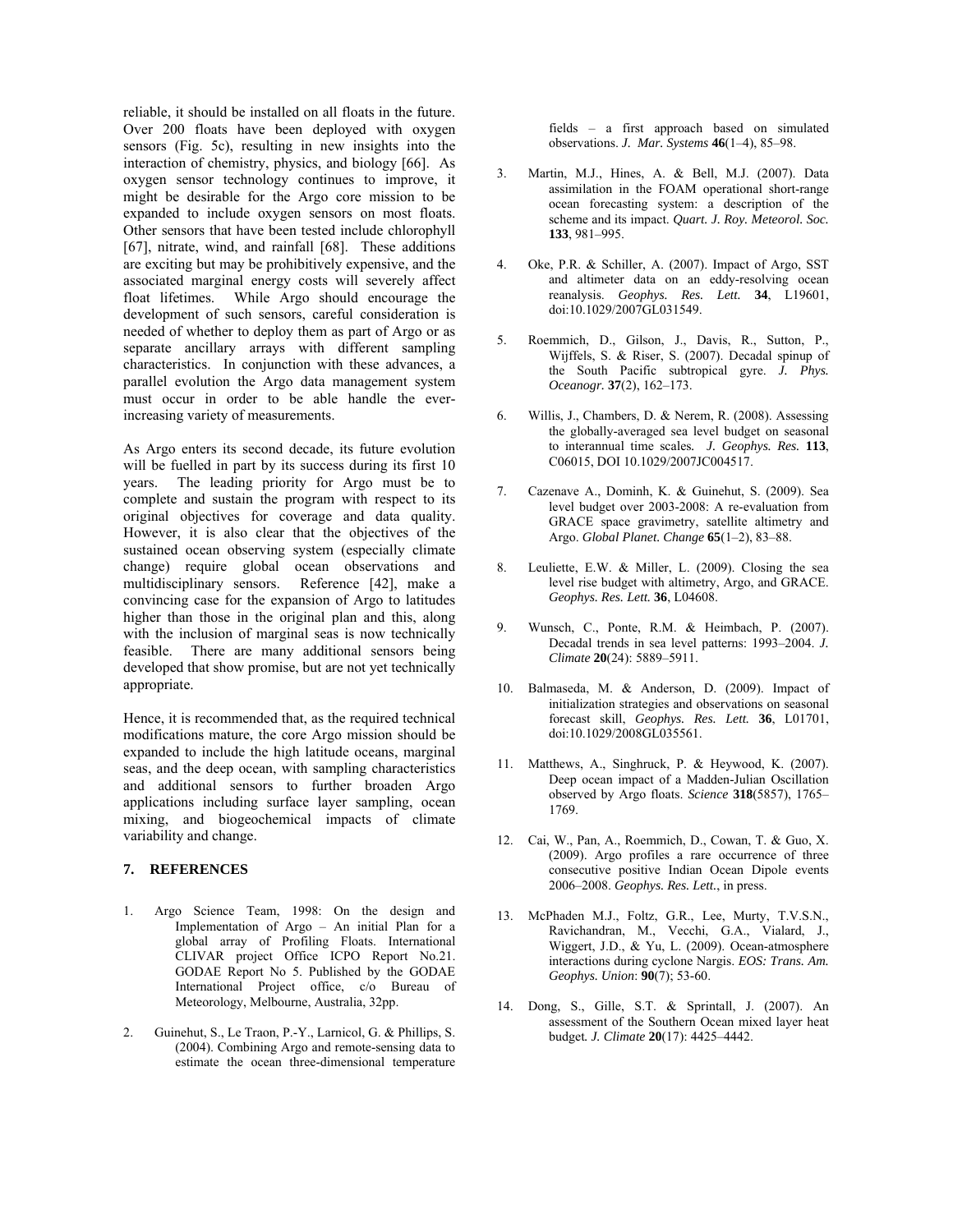- 15. Hadfield, R.E., Wells, N.C., Josey, S.A. & Hirschi, J.J.M. (2007). On the accuracy of North Atlantic temperature and heat storage fields from Argo. J. Geophys. Res. **112**(C1), C01009.
- 16. Wells N.C., Josey, S.A. & Hadfield, R.E. (2009). Towards closure of regional heat budget in North Atlantic using Argo floats and surface flux datasets. *Ocean Sci. Discuss.* **6**(1), 95–128.
- 17. Send, U., Davis, R., Roemmich, D., Lee, C., Kessler, W., Owens, B., & Rudnick, D. (2009). A global boundary current circulation observing network. OceanObs09 Community White Paper.
- 18. Douglass, E., Roemmich, D. & Stammer, D. (2009). Interannual variability of North Pacific heat and freshwater budgets. *Deep-Sea Res.*, submitted.
- 19. Wunsch, C. & Heimbach, P. (2006). Estimated decadal changes in the North Atlantic meridional overturning circulation and heat flux 1993–2004. *J. Phys. Oceanogr.* **36**(11) 2012–2024.
- 20. Vélez-Belchí, P., Hernández-Guerra, A. & Fraile-Nuez, E. (2008). Changes in the temperature and salinity tendencies of the upper subtropical North Atlantic Ocean. *Geophys. Res. Lett.*, *sub judice*.
- 21. Hernández-Guerra, A., Joyce, T. M., Fraile-Nuez, E. & Vélez-Belchi, P. (2009). Using Argo data to investigate the meridional overturning circulation in the North Atlantic*. Deep-Sea Res.* (in press).
- 22. Owens, W.B. & Wong, A. (2009). An improved calibration method for the drift of the conductivity sensor on autonomous CTD profiling floats by  $\theta$ –S climatology. *Deep-Sea Res. I*: **56**(3), 450–457.
- 23. Ohno, Y., Iwasaka, N., Kobashi, F. & Sato, Y. (2009). Mixed Layer Depth Climatology of the North Pacific Based on Argo Observations. *J. Oceanogr.* **65**(1), 1–16.
- 24. Sreenivas, P., Patnaik, K.V.K.R.K. & Prasad, K.V.S.R. (2008). Monthly variability of mixed layer over Arabian Sea using Argo data. *Mar. Geodesy* **31**(1), 17–38.
- 25. Chowdary J.S., Gnanaseelan, C., Xie, S.P. (2009). Westward propagation of barrier layer formation in the 2006-07 Rossby wave event over the tropical southwest Indian Ocean. *Geophys. Res. Lett.* **36**, L04607.
- 26. Maes, C., Ando, K., Delcroix, T., Kessler, W.S., McPhaden, M.J. & Roemmich, D. (2006). Observed correlation of surface salinity, temperature and barrier layer at the eastern edge of the western Pacific warm pool, *Geophys. Res. Lett.* **33**, L06601, doi:10.1029/2005GL024772.
- 27. Sato, K., Suga, T. & Hanawa, K. (2006). Barrier layers in the subtropical gyres of the world's oceans. *Geophys. Res. Lett.* **33**, L08603, doi:10.1029/ 2005gl025631,2006.
- 28. Thadathil, P., Thoppil, P., Rao, R.R., Muraleedharan, P.M., Somayajulu, Y.K., Gopalakrishna, V.V., Murthugudde, R., Reddy, G.V., Revichandran, C. (2008). Seasonal variability of the observed Barrier Layer in the Arabian Sea. *J. Phys. Oceanogr.* **38**, 624–638.
- 29. Levitus, S., Antonov, J. & Boyer, T. (2005). Warming of the world ocean, 1955–2003, *Geophys. Res. Lett.* **32**, L02604, doi:10.1029/2004GL021592. Online data at http://www.nodc.noaa.gov/OC5/DATA\_ANALYSI S/heat\_intro.html
- 30. Domingues C.M., Church, J.A., White, N.J., Gleckler, P.J., Wijffels, S.E., Barker, P.M. & Dunn, J.R. (2008). Improved estimates of upper-ocean warming and multi-decadal sea-level rise. *Nature* **453**, 1090– 1093.
- 31. Levitus, S., Antonov, J.I., Boyer, T.P., Locarnini, R.A., Garcia, H.E. & Mishonov, A.V. (2009). Global ocean heat content 1955–2008 in light of recently revealed instrumentation problems. *Geophys. Res. Lett.* **36**, L07608, doi:10.1029/2008GL037155.
- 32. Wijffels, S., Willis, J., Domingues, C., Barker, P., White, N., Gronell, A., Ridgway, K., & Church, J. (2008). Changing expendable bathythermograph fall-rates and their impact on estimates of thermosteric sea level rise. *J. Climate*, 21(12), 5657- 5672.
- 33. Roemmich, D. & Gilson, J. (2009). The 2004–2008 mean and annual cycle of temperature, salinity and steric height in the global ocean from the Argo Program. *Progr. Oceanogr.* doi:10.1016/j.pocean. 2009.03.004.
- 34. Hosoda, S., Suga, T., Shikama, N. & Mizuno, K. (2009). Global surface layer salinity change and its implication for Hydrological Cycle Intensification. *J. Oceanogr.* **65**(4), 579–586.
- 35. Johnson, G.C. & Lyman, J.M. (2008). Global oceans: Sea surface salinity. In *State of the Climate in 2007*, D.H. Levinson and J.H. Lawrimore, eds., *Bull. Amer. Meteorol. Soc.* **89**(7), S45–S47.
- 36. Gille, S. (2008). Decadal-scale temperature trends in the southern hemisphere ocean. *J. Climate* **21**(18), 4749–4765.
- 37. Yashayaev, I & Loder, J.W. (2008). Enhanced production of Labrador Sea Water in 2008. *Geophys. Res. Lett.* **36**, LO1606, doi:10.1029/2008 GL026162.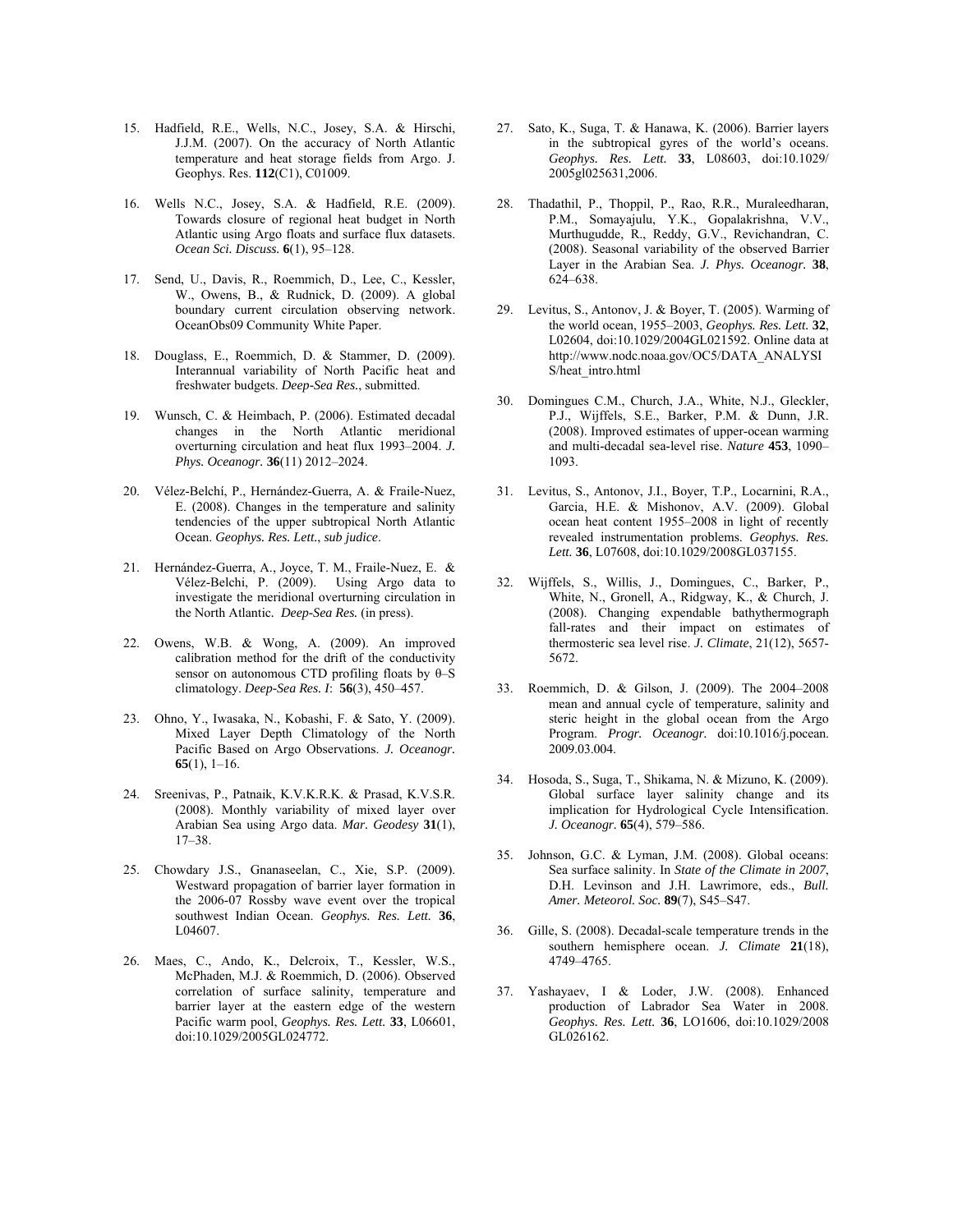- 38. Sproson, D.A.J., Renfrew, I.A. & Heywood, K.J. (2008). Atmospheric conditions associated with oceanic convection in the south-east Labrador Sea. *Geophys. Res. Lett.* **35**(6), L06601, doi: 10.1029/2007GL032971.
- 39. Våge, K., Pickart, R.S., Thierry, V., Reverdin, G., Lee, C.M., Petrie, B., Agnew, T.A., Wong, A., & Ribergaard, M.H. (2009). Surprising return of deep convection to the subpolar North Atlantic Ocean in winter 2007–2008. *Nature Geosci.* **2**, 67–72, doi: 10.1038/NGEO382.
- 40. Bryden, H.L., Longworth, R. & Cunningham, S.A. (2005). Slowing of the Atlantic meridional overturning circulation at 25°N. *Nature* **438**, 655– 657, doi:10.1038/nature04385.
- 41. Lebedev, K.V., Yoshinari, H., Maximenko, N.A. & Hacker, P.W. (2007). YoMaHa'07: Velocity data assessed from trajectories of Argo floats at parking level and at the sea surface, IPRC Technical Note No.4(2), June 12, 2007, 16 p.
- 42. van Wijk, E., Riser, S., Rintoul, S., Speer, K., Klatt, O., Boebel, O., Owens, B., Gascard, J.-C., Freeland, H., Wijffels, S., Roemmich, D. (2009). Observing High Latitudes: extending the core Argo array. Poster display at OceanObs'09.
- 43. Vinayachandran, P.N. (2004). Summer cooling of the Arabian Sea during contrasting monsoons. *Geophys. Res. Lett.* **31**, L13306, doi:10.1029/2004GL019961.
- 44. Joseph, S. & Freeland, H.J. (2005). Salinity variability in the Arabian Sea. *Geophys. Res. Lett.* **32**(9), L09607 10.1029/2005GL022972.
- 45. Anitha, G., Ravichandran, M. & Sayanna, R. (2008). Surface buoyancy flux in the Bay of Bengal and Arabian Sea. *Ann. Geophysicae* **26**(3), 395–400.
- 46. Rao A.D., Joshi, M. & Ravichandran, M. (2009). Observed low-salinity plume off Gulf of Khambhat, India, during post-monsoon period. *Geophys. Res. Lett.* **36**, L03605.
- 47. Bhaskar, T.V.S.U., Swain, D. & Ravichandran, M. (2006). Inferring mixed-layer depth variability from Argo observations in the western Indian Ocean. *J. Mar. Res.* **64**(3): 393–406.
- 48. Vinayachandran, P.N. & Saji, N.H. (2008). Mechanisms of South Indian Ocean intraseasonal cooling. *Geophys. Res. Lett.* **35**(23), L23607.
- 49. Oka, E. (2009). Seasonal and interannual variation of North Pacific Subtropical Mode Water in 2003– 2006. *J. Oceanogr.* **65**(2), 151–164.
- 50. Qiu, B. & Chen, S. (2005). Eddy-induced heat transport in the subtropical North Pacific from Argo, TMI,

and altimetry measurements. *J. Phys. Oceanogr.* **35**(4): 458–473.

- 51. Liu, Z., Xu, J.P., Zhu, B.K., Sun, C.H. & Zhang, L.F. (2006). Upper ocean response to the tropical cyclones in the northwestern Pacific by Argo data. *Chinese J. Oceanol. Limnol*. **25**(2), 123–131.
- 52. Cummins, P.F. & Freeland, H.J. (2007). Variability of the North Pacific Current and its bifurcation. *Prog. Oceanogr.* **75**, 253–265.
- 53. Batten, S.D. & Freeland, H.J. (2007). Plankton populations at the bifurcation of the North Pacific Current. *Fish. Oceanogr.* **16**(6), 536–546.
- 54. She, X.Q., Fan, W., Chen, X.D., Cui, X.S. & Zhang, J. (2006). Application of Argo floats datum to analysis longline bigeye tuna fishing grounds in the eastern and central Pacific Ocean. Collection of Argo Application papers, China Ocean Press, Beijing, pp. 215–223 (in Chinese, abstract in English).
- 55. Yang, S.L., Zhou, S.F., Wu, Y.M. & Cui, X.S. (2009). The relationship between jack mackerel fishing grounds and subsurface temperature and surface salinity outside Chile, based on Argo data. A paper presented at the Third Argo Science Workshop, Hangzhou, China.
- 56. Irvine, J. & Crawford, B. (2008). State of physical, biological, and selected fishery resources of Pacific Canadian marine ecosystems. Canadian Science Advisory Secretariat, Res. Doc. 2008-013, http://www.dfo-mpo.gc.ca/csas/Csas/Publications/ ResDocs-DocRech/2008/2008\_013\_e.htm
- 57. Cronin, M., Bond, N., Booth, J., Ichikawa, H., Joyce, T., Kelly, K., Kubota, M., Qiu, B., Reason, C., Sabine, C., Suga, T., Talley, L., Thompson, L. & Weller, R. (2009). Monitoring ocean–atmosphere interactions in western boundary current extensions. Community white paper at OceanObs'09.
- 58. Bell, M., Le Traon, P.Y., Smith, N., Lefèbvre, M. & Wilmer-Becker, K. (2009). GODAE, The Global Ocean Data Assimilation Experiment. *Oceanogr. Magazine* **22**(3), 22-33.
- 59. Oke, P., Balmaseda, M.A., Benkiran, M., Cummings, J.A., Dombrowsky, E., Fujii, Y., Guinehut, S., Larnicol, G., Le Traon, P.-Y. & Martin, M.J. (2009). Observing system evaluations using GODAE systems. *Oceanogr. Magazine* **22**(3), 144-153.
- 60. Balmaseda, M.A., Anderson, D. & Vidard, A. (2007). Impact of Argo on analyses of the global ocean. *Geophys. Res. Lett.* **34**, L16605, doi:10.1029/2007 GL030452.
- 61. Fujii, Y., Yasuda, T., Matsumoto, S., Kamachi, M. & Ando, K. (2008). Observing System Evaluation